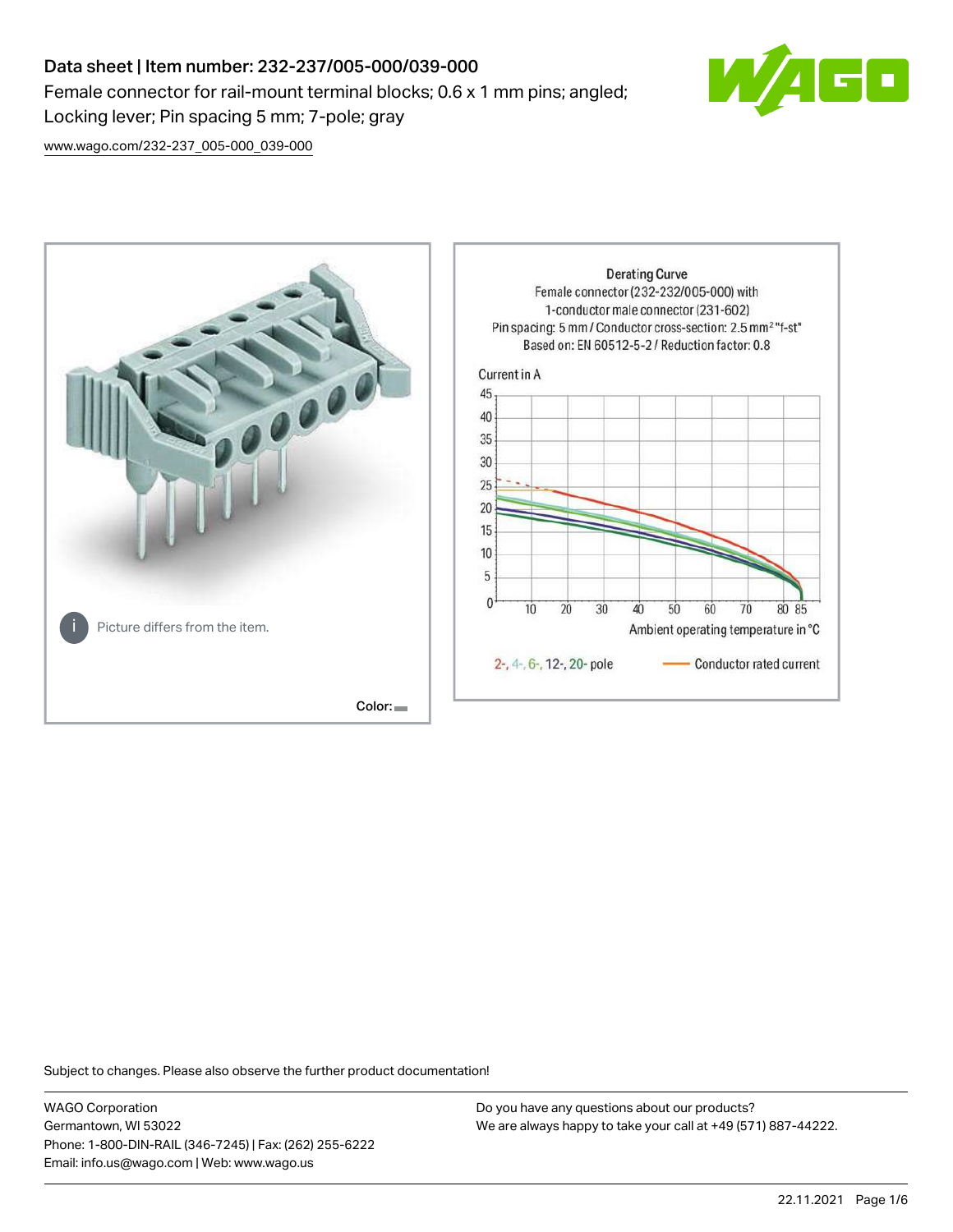

Dimensions in mm

L = pole no. x pin spacing

2- to 3-pole female connectors – one latch only

#### Item description

- $\blacksquare$  Pluggable connectors for rail-mount terminal blocks equipped with CAGE CLAMP $^\circ$  connection
- Female connectors with long contact pins connect to the termination ports of 280 Series Rail-Mount Terminal Blocks
- $\blacksquare$ Female connectors are touch-proof when unmated, providing a pluggable, live output
- $\blacksquare$ With coding fingers

Subject to changes. Please also observe the further product documentation! Data

WAGO Corporation Germantown, WI 53022 Phone: 1-800-DIN-RAIL (346-7245) | Fax: (262) 255-6222 Email: info.us@wago.com | Web: www.wago.us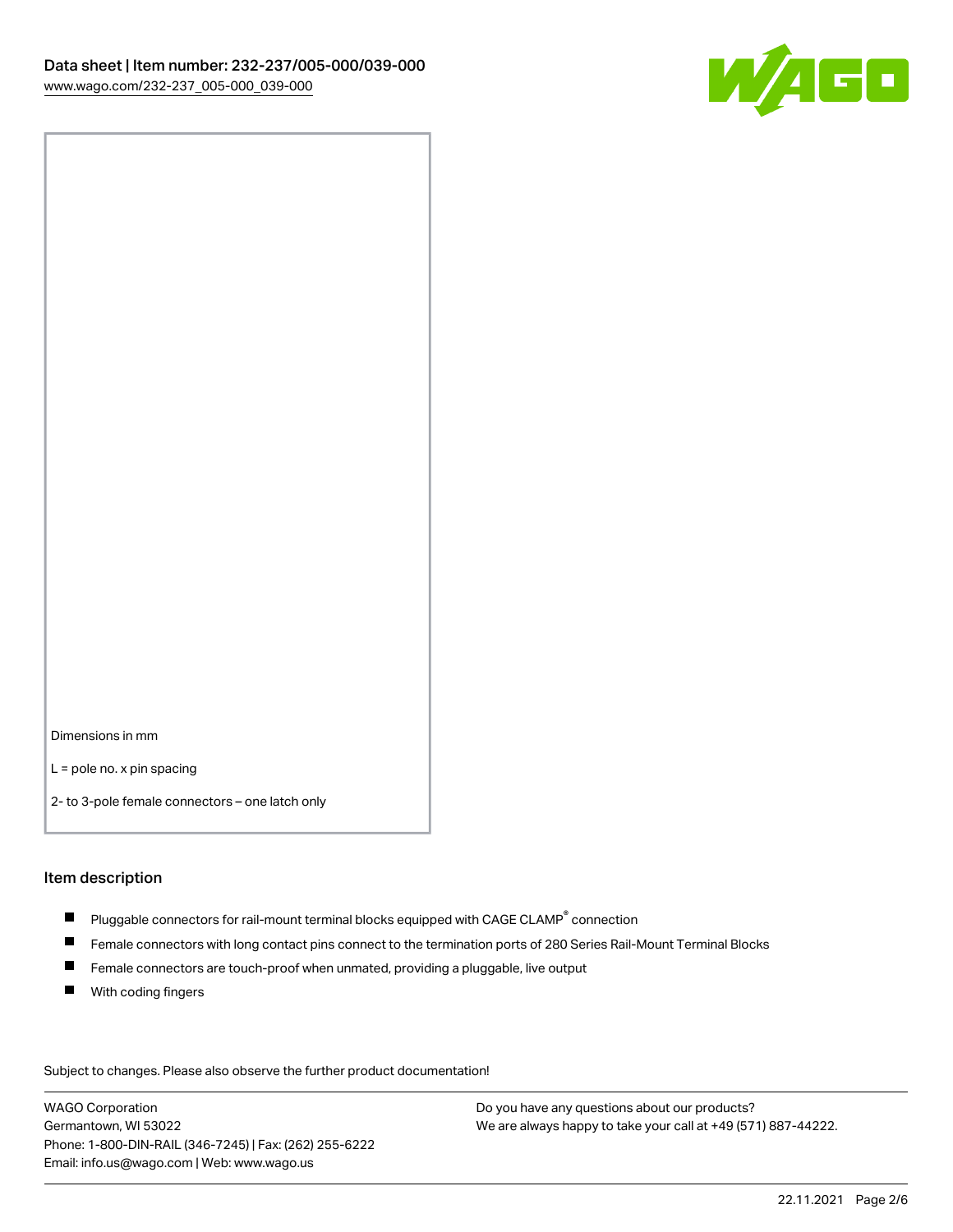

# Data

| Safety information 1 | The MCS-MULTI CONNECTION SYSTEM includes connectors<br>without breaking capacity in accordance with DIN EN 61984. When<br>used as intended, these connectors must not be connected<br>/disconnected when live or under load. The circuit design should<br>ensure header pins, which can be touched, are not live when<br>unmated. |
|----------------------|-----------------------------------------------------------------------------------------------------------------------------------------------------------------------------------------------------------------------------------------------------------------------------------------------------------------------------------|
| Variants:            | Other pole numbers<br>Other versions (or variants) can be requested from WAGO Sales or<br>configured at https://configurator.wago.com/                                                                                                                                                                                            |

## Electrical data

## IEC Approvals

| Ratings per                 | IEC/EN 60664-1                                                        |
|-----------------------------|-----------------------------------------------------------------------|
| Rated voltage (III / 3)     | 320 V                                                                 |
| Rated surge voltage (III/3) | 4 <sub>k</sub> V                                                      |
| Rated voltage (III/2)       | 320 V                                                                 |
| Rated surge voltage (III/2) | 4 <sub>k</sub> V                                                      |
| Nominal voltage (II/2)      | 630 V                                                                 |
| Rated surge voltage (II/2)  | 4 <sub>k</sub> V                                                      |
| Rated current               | 12A                                                                   |
| Legend (ratings)            | $(III / 2)$ $\triangle$ Overvoltage category III / Pollution degree 2 |

## UL Approvals

| Approvals per                  | UL 1059 |
|--------------------------------|---------|
| Rated voltage UL (Use Group B) | 300 V   |
| Rated current UL (Use Group B) | 15 A    |
| Rated voltage UL (Use Group D) | 300 V   |
| Rated current UL (Use Group D) | 10 A    |

## Ratings per UL

| Rated voltage UL 1977 | 300 V |
|-----------------------|-------|
| Rated current UL 1977 |       |

## CSA Approvals

Approvals per CSA

Subject to changes. Please also observe the further product documentation!

| <b>WAGO Corporation</b>                                | Do you have any questions about our products?                 |
|--------------------------------------------------------|---------------------------------------------------------------|
| Germantown, WI 53022                                   | We are always happy to take your call at +49 (571) 887-44222. |
| Phone: 1-800-DIN-RAIL (346-7245)   Fax: (262) 255-6222 |                                                               |
| Email: info.us@wago.com   Web: www.wago.us             |                                                               |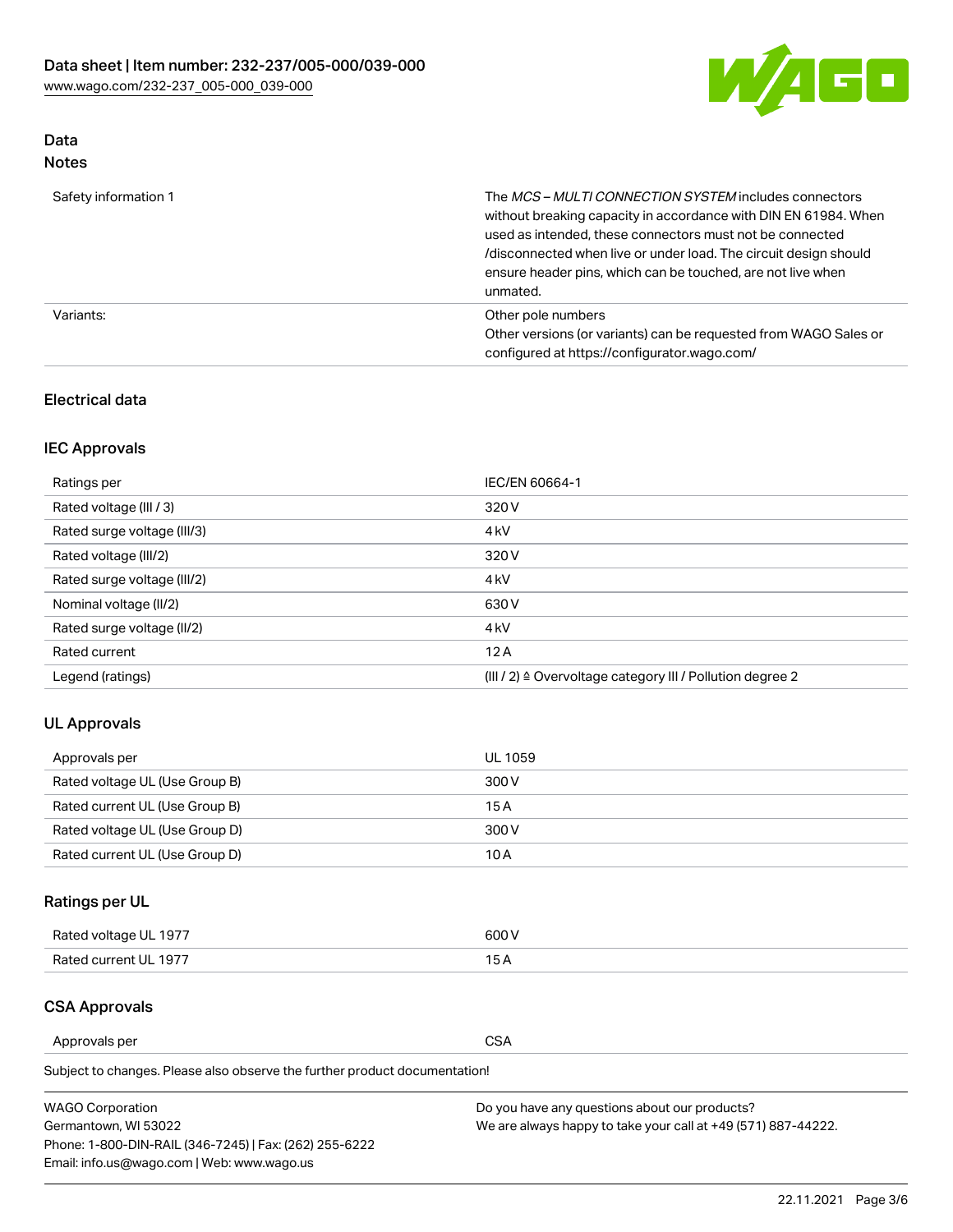[www.wago.com/232-237\\_005-000\\_039-000](http://www.wago.com/232-237_005-000_039-000)



| Rated voltage CSA (Use Group B) | 300 V |
|---------------------------------|-------|
| Rated current CSA (Use Group B) | 15 A  |
| Rated voltage CSA (Use Group D) | 300 V |
| Rated current CSA (Use Group D) | 10 A  |

## Connection data

| Total number of potentials |  |
|----------------------------|--|
| Number of connection types |  |
| Number of levels           |  |
|                            |  |

## Connection 1

| Number of poles<br>. |  |
|----------------------|--|
|----------------------|--|

## Physical data

| Pin spacing             | 5 mm / 0.197 inch    |
|-------------------------|----------------------|
| Width                   | $50.8$ mm $/$ 2 inch |
| Height                  | 26.1 mm / 1.028 inch |
| Height from the surface | 11.6 mm / 0.457 inch |
| Depth                   | 11.6 mm / 0.457 inch |

## Plug-in connection

| Contact type (pluggable connector)                | Female connector/socket                   |
|---------------------------------------------------|-------------------------------------------|
| Connector (connection type)                       | for front-entry rail-mount terminal block |
| Mismating protection                              | No                                        |
| Locking of plug-in connection                     | locking lever                             |
| Mating direction to the rail-mount terminal block |                                           |

## Material data

| Color                       | gray             |
|-----------------------------|------------------|
| Material group              |                  |
| Insulation material         | Polyamide (PA66) |
| Flammability class per UL94 | V <sub>0</sub>   |
| Contact material            | Copper alloy     |
| Contact plating             | tin-plated       |
| Fire load                   | $0.157$ MJ       |
| Weight                      | 8.2 <sub>g</sub> |

Subject to changes. Please also observe the further product documentation!

| <b>WAGO Corporation</b>                                | Do you have any questions about our products?                 |
|--------------------------------------------------------|---------------------------------------------------------------|
| Germantown, WI 53022                                   | We are always happy to take your call at +49 (571) 887-44222. |
| Phone: 1-800-DIN-RAIL (346-7245)   Fax: (262) 255-6222 |                                                               |
| Email: info.us@wago.com   Web: www.wago.us             |                                                               |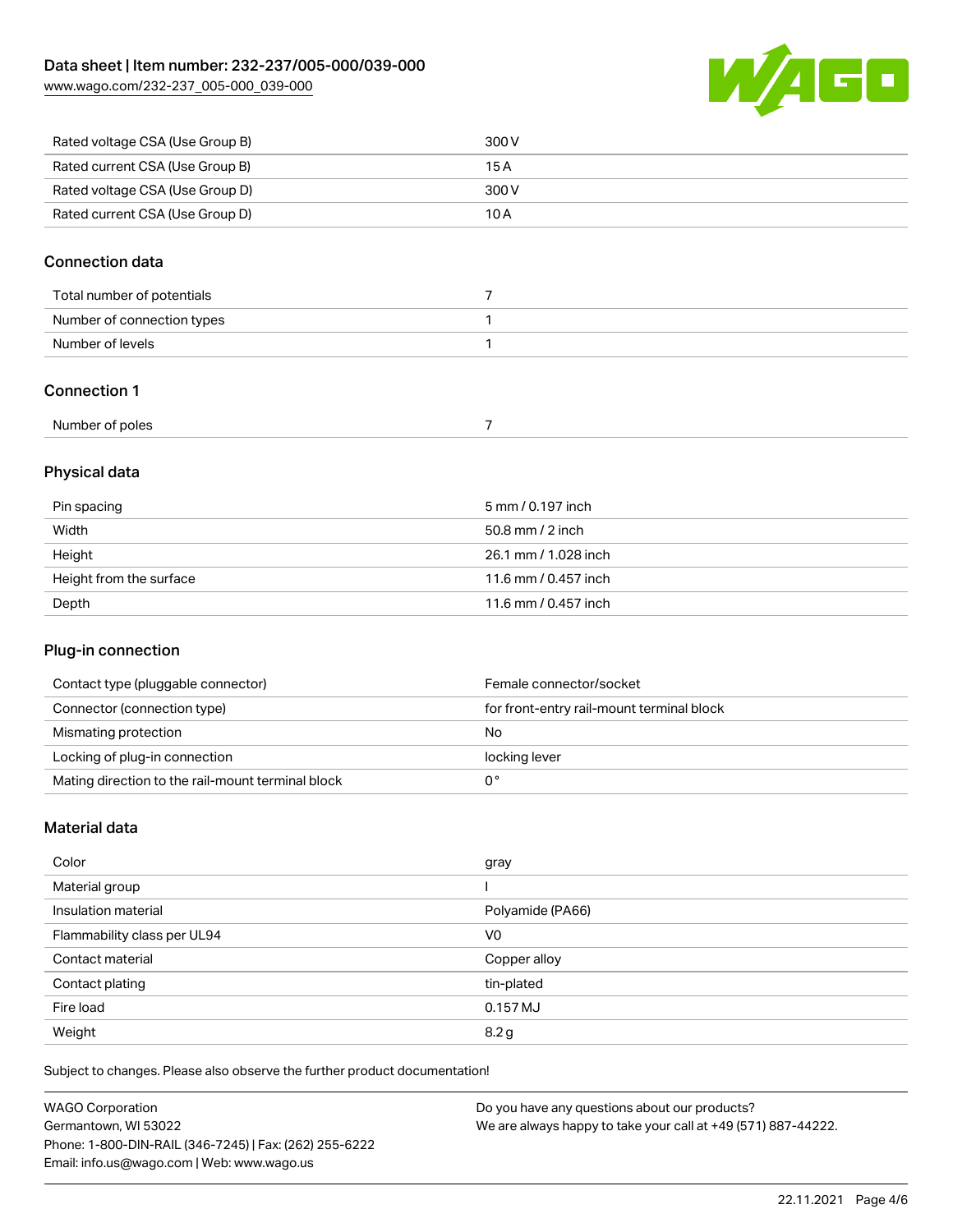

#### Environmental requirements

| Limit temperature range | … +85 °C.<br>c٢<br>-n'<br>JU |
|-------------------------|------------------------------|
|-------------------------|------------------------------|

## Commercial data

| PU (SPU)              | 50 Stück      |
|-----------------------|---------------|
| Packaging type        | box           |
| Country of origin     | <b>DE</b>     |
| <b>GTIN</b>           | 4055143031431 |
| Customs tariff number | 85366990990   |

#### Approvals / Certificates

#### Country specific Approvals

| Logo | Approval                               | <b>Additional Approval Text</b> | Certificate<br>name |
|------|----------------------------------------|---------------------------------|---------------------|
| Ж    | <b>CSA</b><br>DEKRA Certification B.V. | C <sub>22.2</sub>               | 1466354             |

#### UL-Approvals

|      |                                |                                 | Certificate |
|------|--------------------------------|---------------------------------|-------------|
| Logo | Approval                       | <b>Additional Approval Text</b> | name        |
|      | UL                             | <b>UL 1059</b>                  | E45172      |
| J    | Underwriters Laboratories Inc. |                                 |             |

#### **Counterpart**



## Item no.231-607

nem 10.251-007<br>Male connector; 7-pole; Pin spacing 5 mm; gray [www.wago.com/231-607](https://www.wago.com/231-607)

#### Optional accessories

#### Testing accessories

## Testing accessories

Item no.: 231-661

Test plugs for female connectors; for 5 mm and 5.08 mm pin spacing; 2,50 mm²; light gray [www.wago.com/231-661](http://www.wago.com/231-661)

Subject to changes. Please also observe the further product documentation!

WAGO Corporation Germantown, WI 53022 Phone: 1-800-DIN-RAIL (346-7245) | Fax: (262) 255-6222 Email: info.us@wago.com | Web: www.wago.us